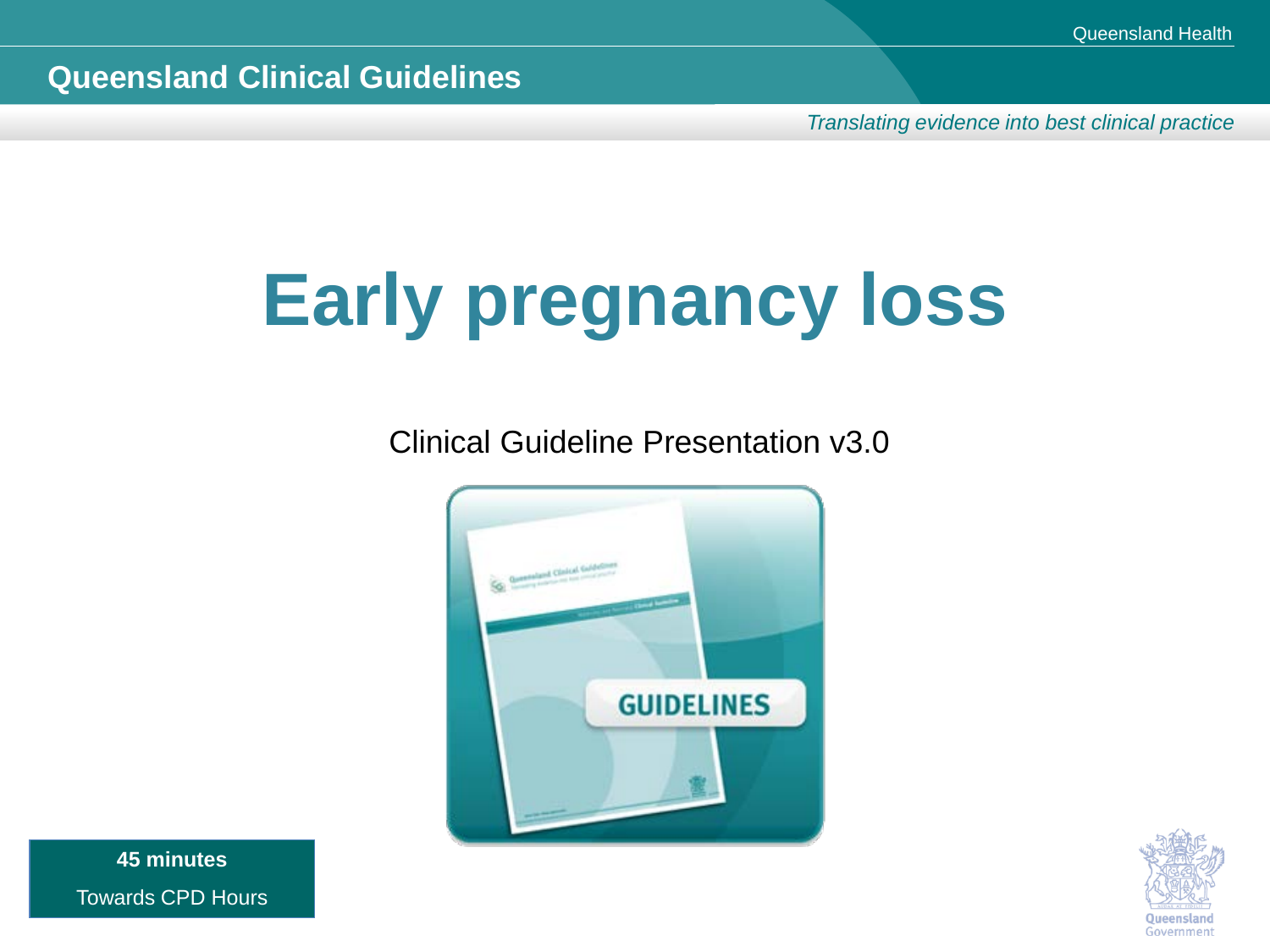#### **References:**

The Queensland Clinical Guideline *Early pregnancy loss* is the primary reference for this package.

#### **Recommended citation:**

Queensland Clinical Guidelines. *Early pregnancy loss* clinical guideline education presentation E17.29-1-V3-R22 Queensland Health. 2017.

#### **Disclaimer:**

This presentation is an implementation tool and should be used in conjunction with the published guideline. This information does not supersede or replace the guideline. Consult the guideline for further information and references.

#### **Feedback and contact details:**

**M:** GPO Box 48 Brisbane QLD 4001 | **E:** [guidelines@health.qld.gov.au](mailto:guidelines@health.qld.gov.au) | **URL:** [www.health.qld.gov.au/qcg](http://www.health.qld.gov.au/qcg)

#### **Funding:**

Queensland Clinical Guidelines is supported by Healthcare Improvement Unit, Queensland Health.

#### **Copyright:**

© State of Queensland (Queensland Health) 2017



This work is licensed under a Creative Commons Attribution Non-Commercial No Derivatives 3.0 Australia licence. In essence, you are free to copy and communicate the work in its current form for non-commercial purposes, as long as you attribute the Queensland Clinical Guidelines Program, Queensland Health and abide by the licence terms. You may not alter or adapt the work in any way. To view a copy of this licence, visit<http://creativecommons.org/licenses/by-nc-nd/3.0/au/deed.en>

For further information contact Queensland Clinical Guidelines, RBWH Post Office, Herston Qld 4029, email guidelines@health.qld.gov.au, phone (+61) 07 3131 6777. For permissions beyond the scope of this licence contact: Intellectual Property Officer, Queensland Health, GPO Box 48, Brisbane Qld 4001, email ip\_officer@health.qld.gov.au, phone (07) 3234 1479.

Images are property of State of Queensland (Queensland Health) unless otherwise cited.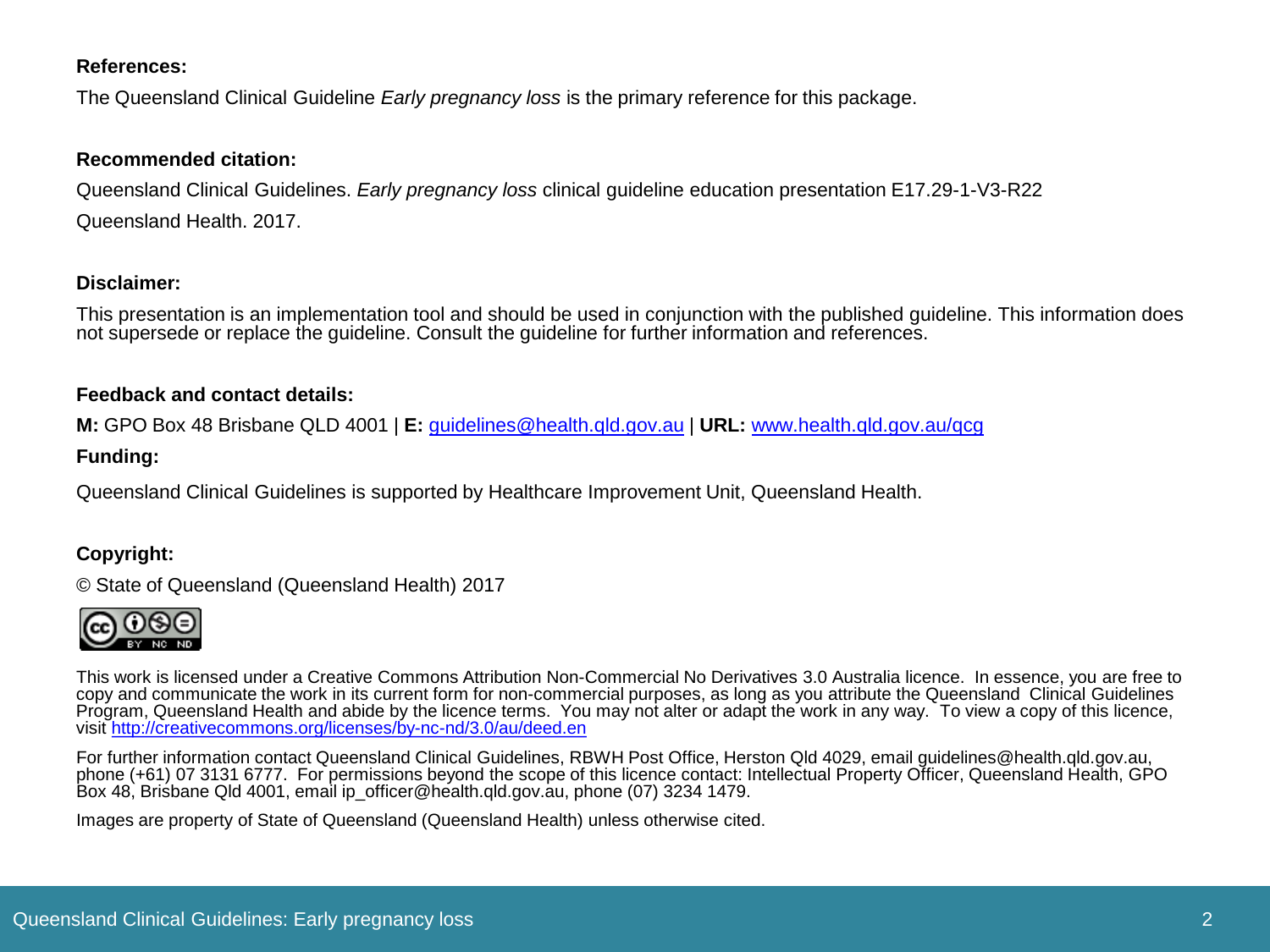# **Learning objectives**

- Identify clinical assessments for women with suspected early pregnancy loss (EPL)
- Identify criteria for establishing location and viability in suspected EPL
- Recognise treatment and care options appropriate to diagnosis
- Identify psychological supports for the woman and her family

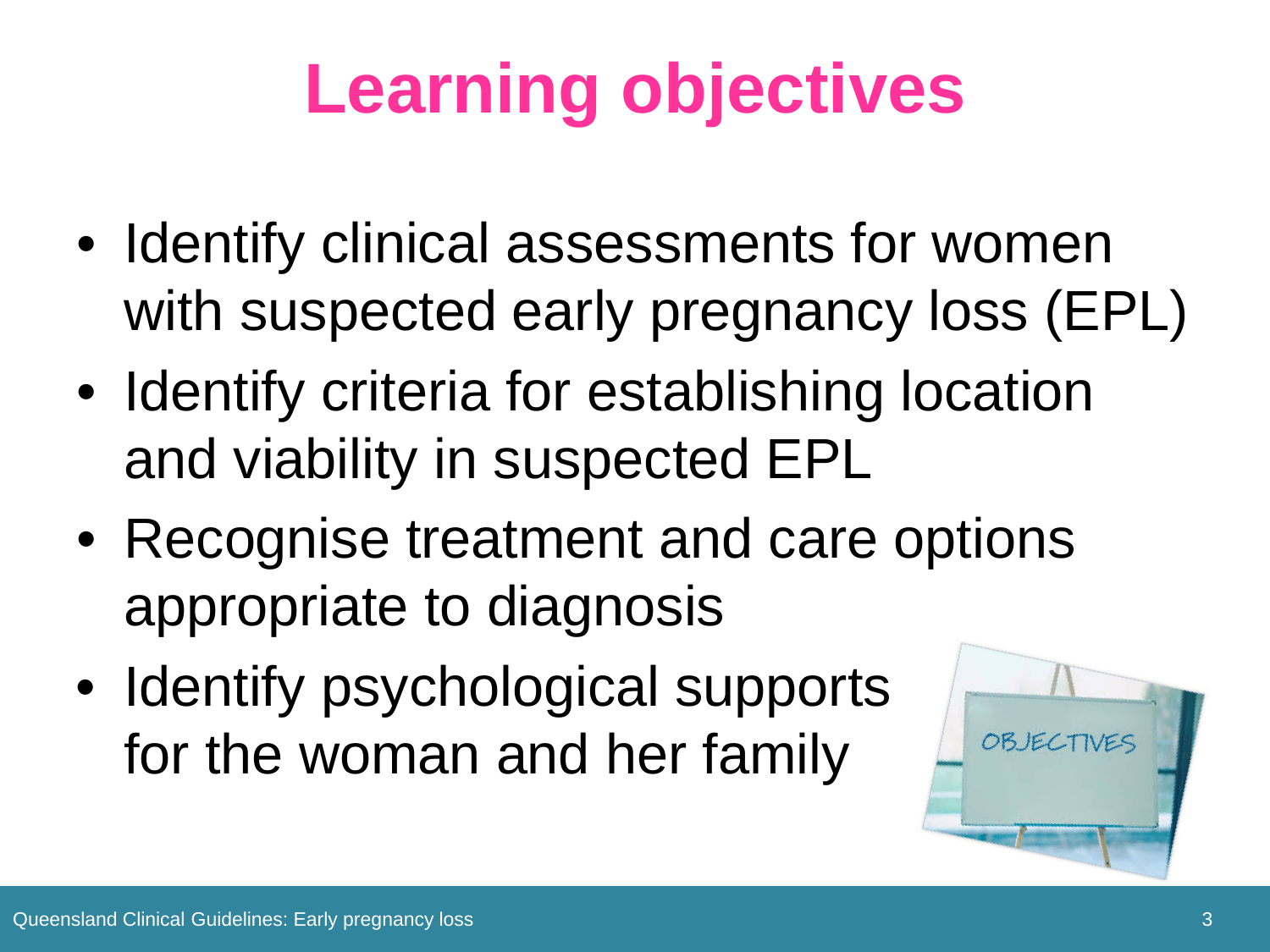## **Definitions**

### **Early pregnancy loss**

• Within the first 20 completed weeks of pregnancy

### **Ectopic pregnancy**

• Located outside of the uterus, usually in the fallopian tubes, but may be in the cornu, cervix, caesarean section scar, ovary or other sites

### **Expectant management**

• No specific intervention. await spontaneous passage of products of conception (POC)

### **Medical management**

• Use of drugs to aid expulsion of POC

### **Surgical management**

• Surgical intervention to remove POC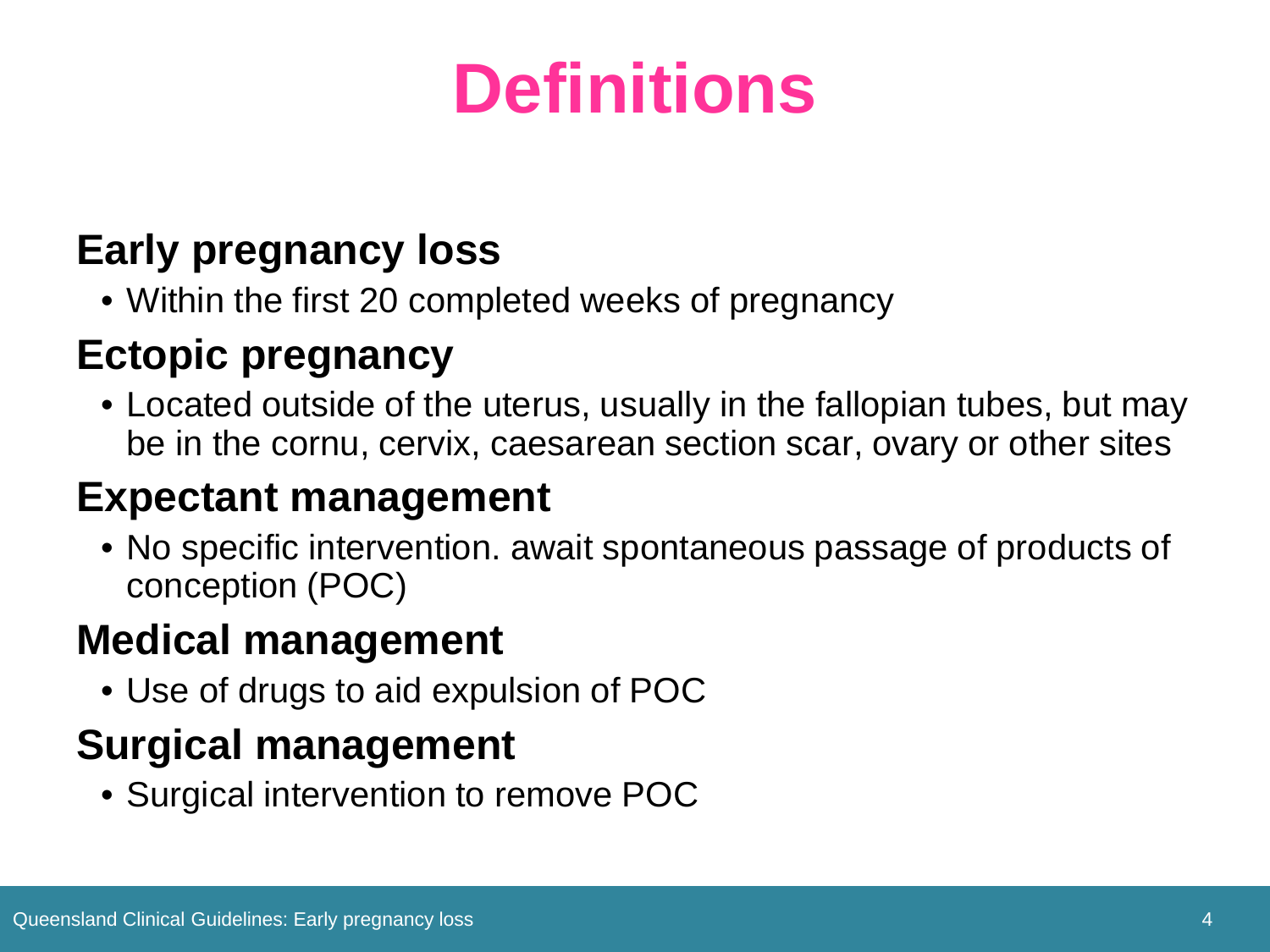### **Assessment of EPL**

#### **What are the usual symptoms of EPL?**

- PV bleeding
- Pain (abdominal, shoulder tip, diaphragmatic, back)
- Postural syncope
- Vomiting
- Passage of POC

### **Ask about:**

- Menstrual history/LNMP
- Date of positive pregnancy test
- Obstetric/gynaecological history
- Any USS or quantitative β-hCG in this pregnancy

#### **Do you need to confirm pregnancy?**

Yes for all women with symptoms of EPL (regardless of reproductive age, LNMP, history of sterilisation, reported sexual inactivity or contraception) :

- Serum β-hCG (preferred)
	- If delay in reporting likely, urinary β-hCG acceptable

### **Other investigations?**

- FBC, group and antibody screen
- Mid stream urine for MC+S
- STD screen if indicated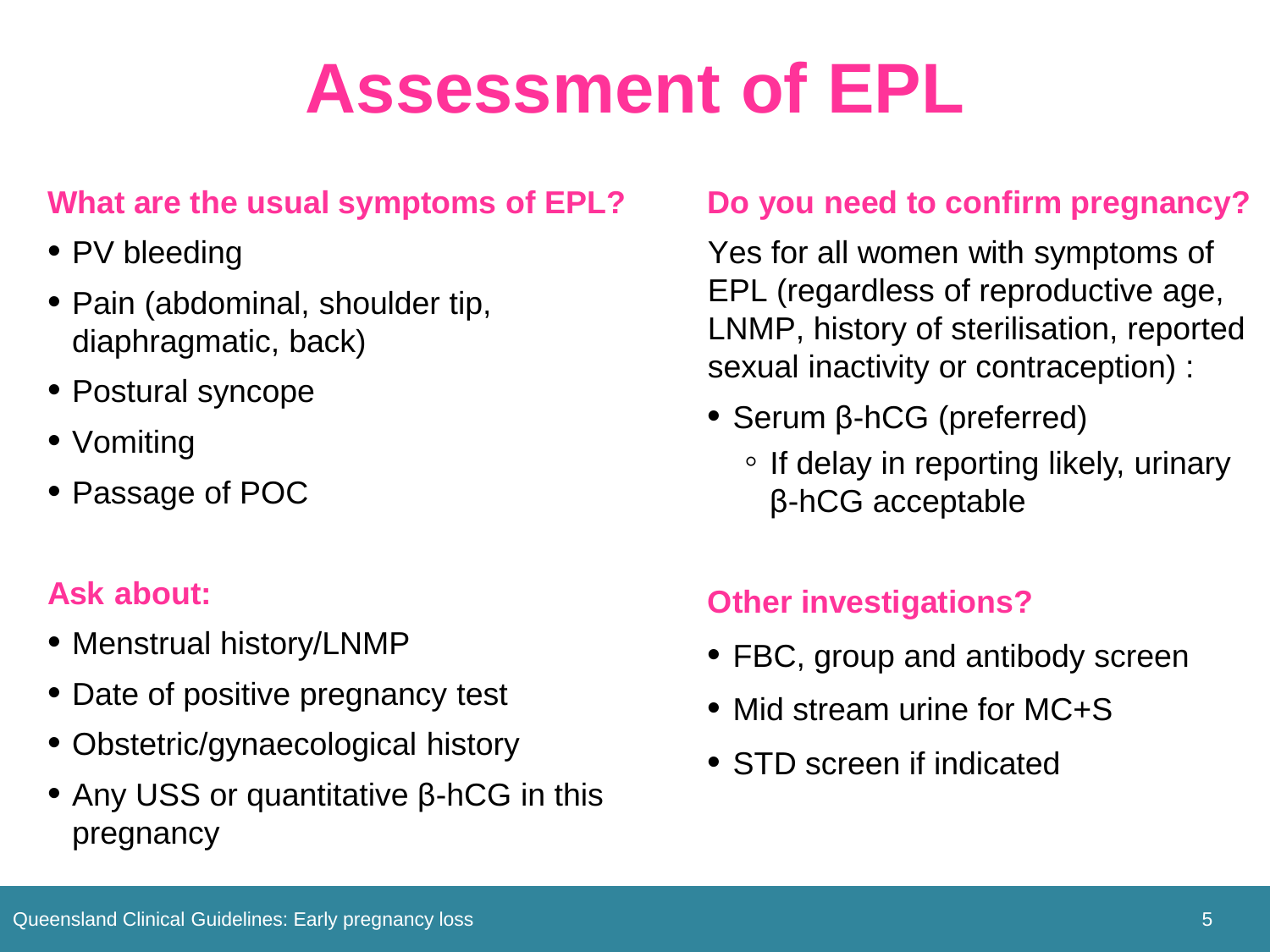# **Haemodynamic instability**

#### **What if clinically unstable?**

Urgent intervention is required. Presume ruptured ectopic, incomplete miscarriage with cervical shock or massive haemorrhage

- Resuscitate—standard procedures
- IV access (x 2 large gauge)
- Speculum examination (remove any POC visible)
- Indwelling catheter to empty bladder
- Urgent FBC group and hold



#### **Is surgery always indicated?**

Unstable haemodynamics is a clinical indication for:

- Surgical evacuation of uterus
- Laparoscopy/laparotomy for removal of ectopic

If ectopic **is excluded** and bleeding continues, consider:

- Ergometrine maleate 250 micrograms IV or IM
- Misoprostol 800–1000 micrograms PR
- Critical bleeding protocol activation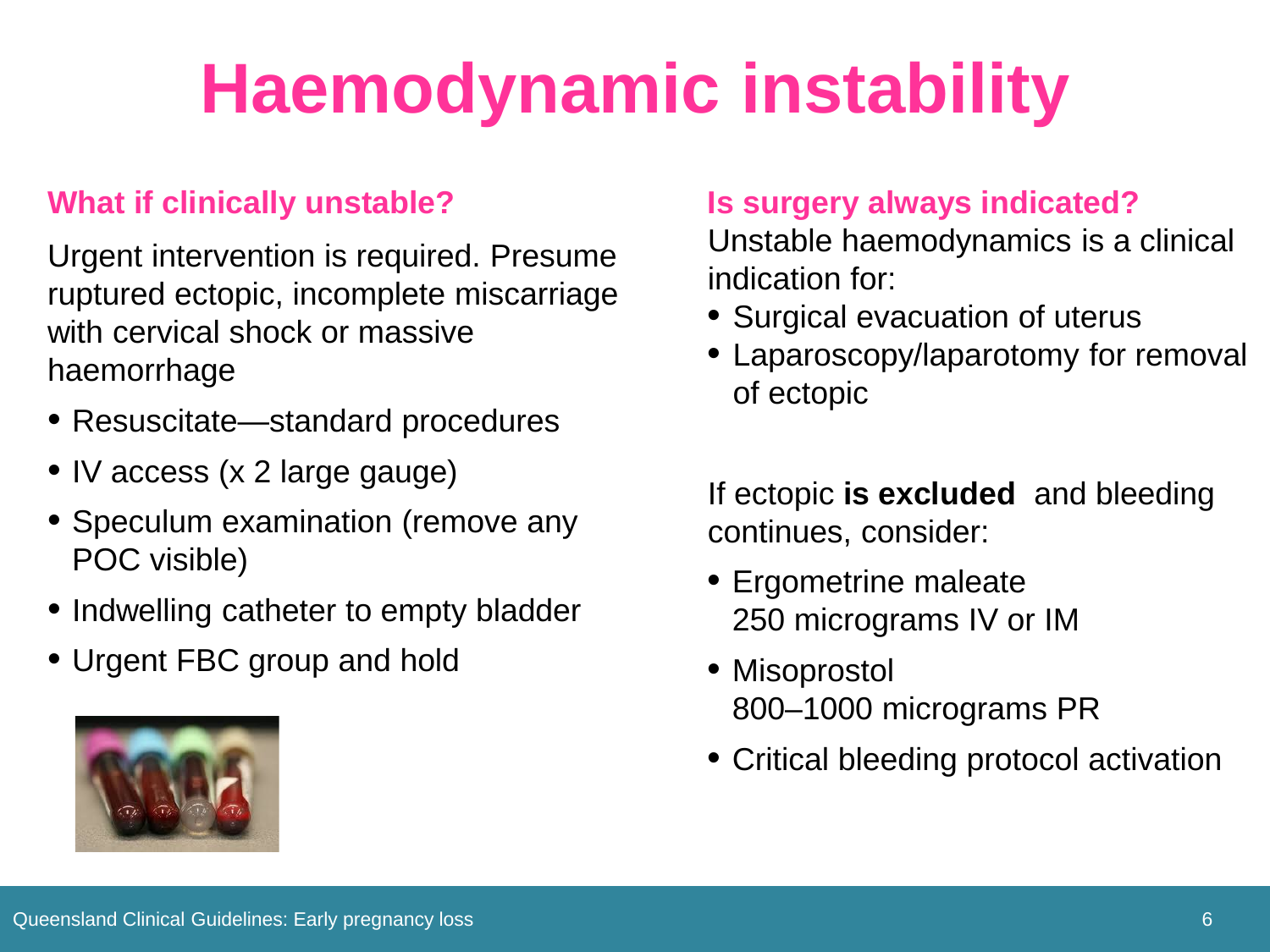# **Physical exam**

#### **What do you look for?**

#### **Baseline observations**

• Temperature, heart rate, respiratory rate, BP

#### **Abdominal examination**

- Tenderness (rigidity/guarding)
- Distension
- Size of uterus relative to dates

### **PV blood loss**

- Pad change frequency/volume of loss
- Check current pad

### **Vaginal examination (individualise)**

### **Speculum examination**

- Source and amount of bleeding
- POC in the os? (remove if visualised and send for histology)

### **Bi-manual examination**

- Cervical motion tenderness
- State of internal cervical os
- Adnexal masses (ectopic or other mass)

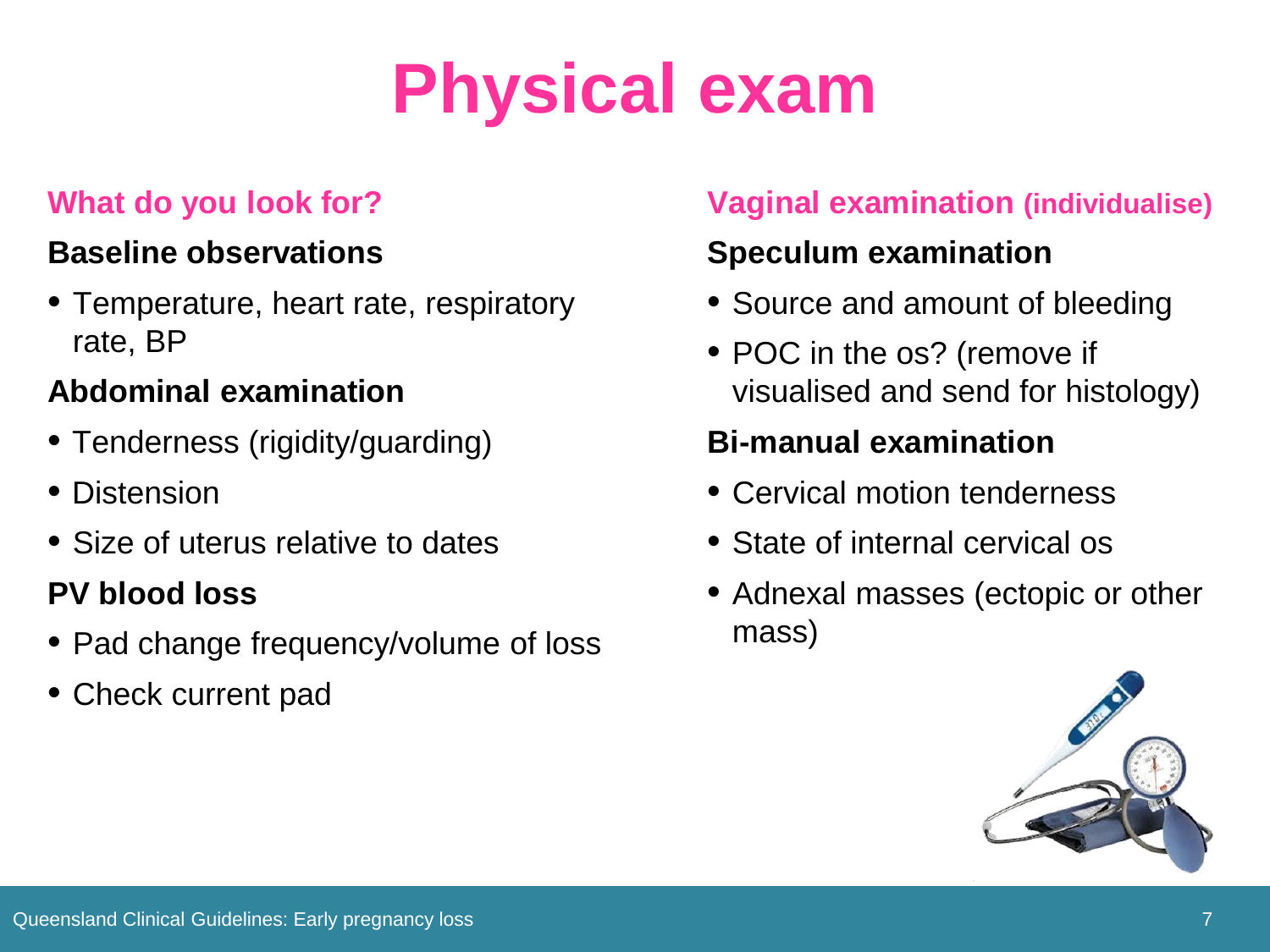## **β-hCG**

#### **What is normal?**

Serum β-hCG is first positive at 9 days post-conception (> 5 IU/L confirms pregnancy)

#### **Up to 6–7 weeks**

#### **(for potentially viable IUP)**

- Mean doubling time is 1.4–2.1 days
- Every 48 hours:
	- 85% show rise of at least 66%
	- 15% show rise between 53–66%
	- Slowest ever recorded rise is 53%

#### **Viable or not?**

• A single β-hCG value does not differentiate between a viable and non-viable pregnancy

•Serial β-hCG are required to see the direction of change

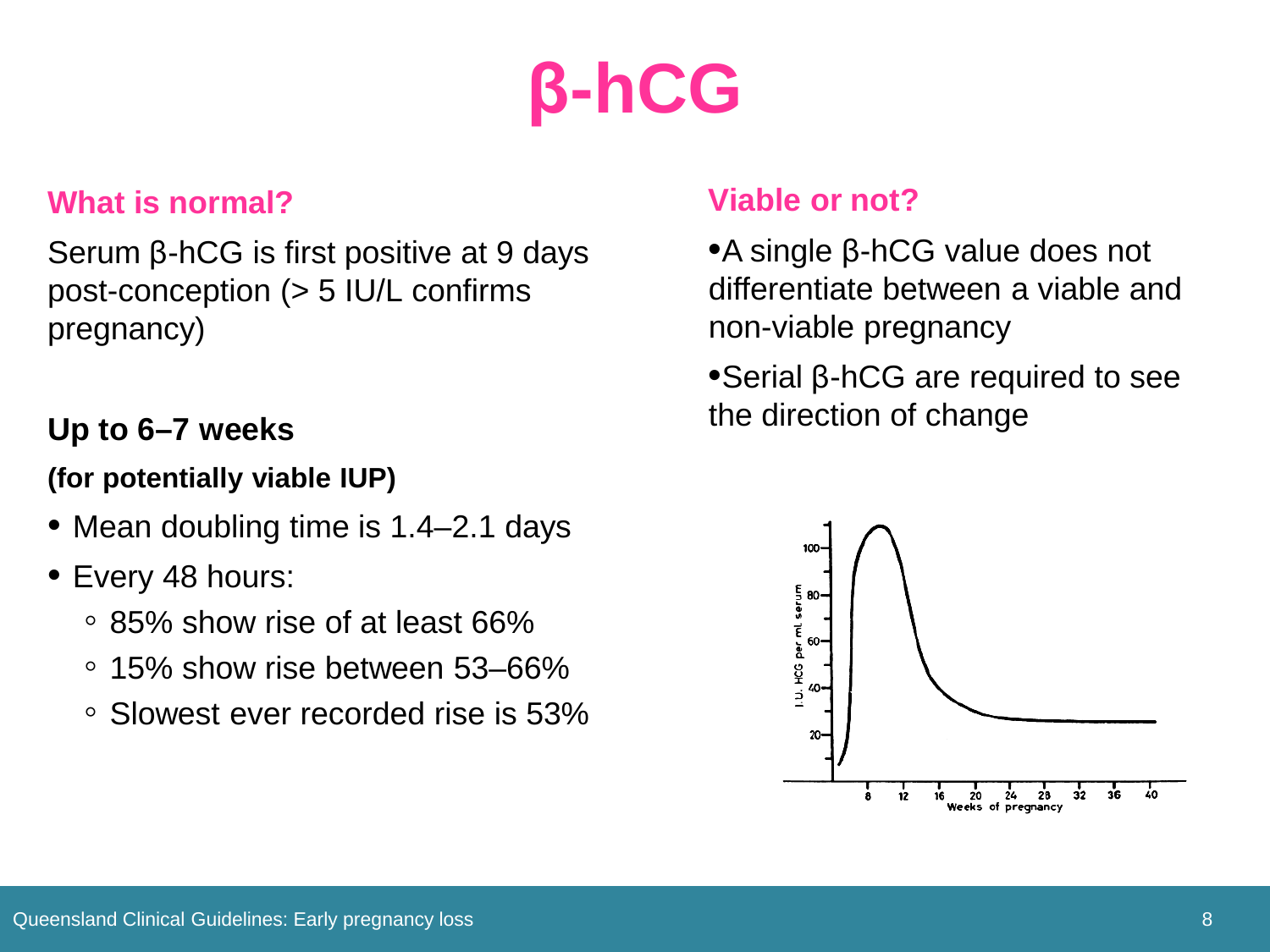### **Ultrasound scan**

#### **Is TVS or TVA preferred?**

TVS by an experienced sonographer is the gold standard in the first trimester and is preferable where available

#### **Diagnosis of complete miscarriage?**

Can only be confirmed conclusively after identification of a yolk sac

If no prior report of an IUP, an 'empty uterus' is not diagnostic of a complete miscarriage

Requires follow-up with serum β-hCG until negative +/- TVS to exclude ectopic

#### **When is an IUP** *usually* **visible?**

- Gestational sac when MSD ≥ 3 mm (from 4 weeks and 3 days after LNMP)
- Yolk sac by 5.5. weeks or MSD of 8–10 mm
- Fetal pole by 5–6 weeks
- Cardiac activity routinely detected by 6–6.5 weeks
- CRL at 6 weeks  $+0$  days  $=$  4 mm



**TVS:** Transvaginal ultrasound **TAS**: transabdominal ultrasound **IUP**: intrauterine pregnancy **MSD:** mean sac diameter **CRL:** crown rump length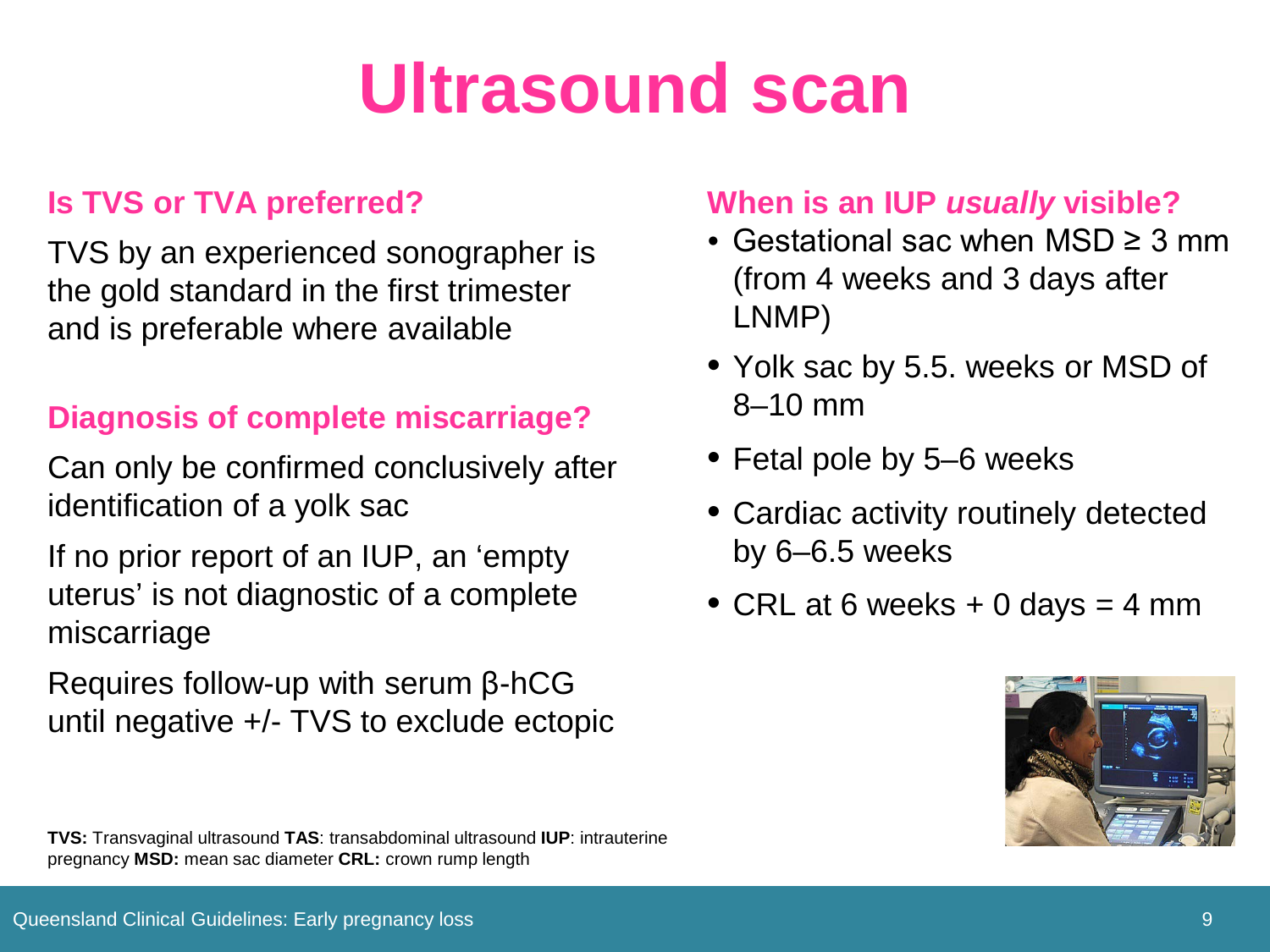**PUL**

#### **Pregnancy of unknown location (PUL)**

It may not be possible to confirm if pregnancy is intrauterine or extrauterine at the first visit

#### **Requires:**

- Specialist review
- Close follow-up
- Serial β-hCG and TVS

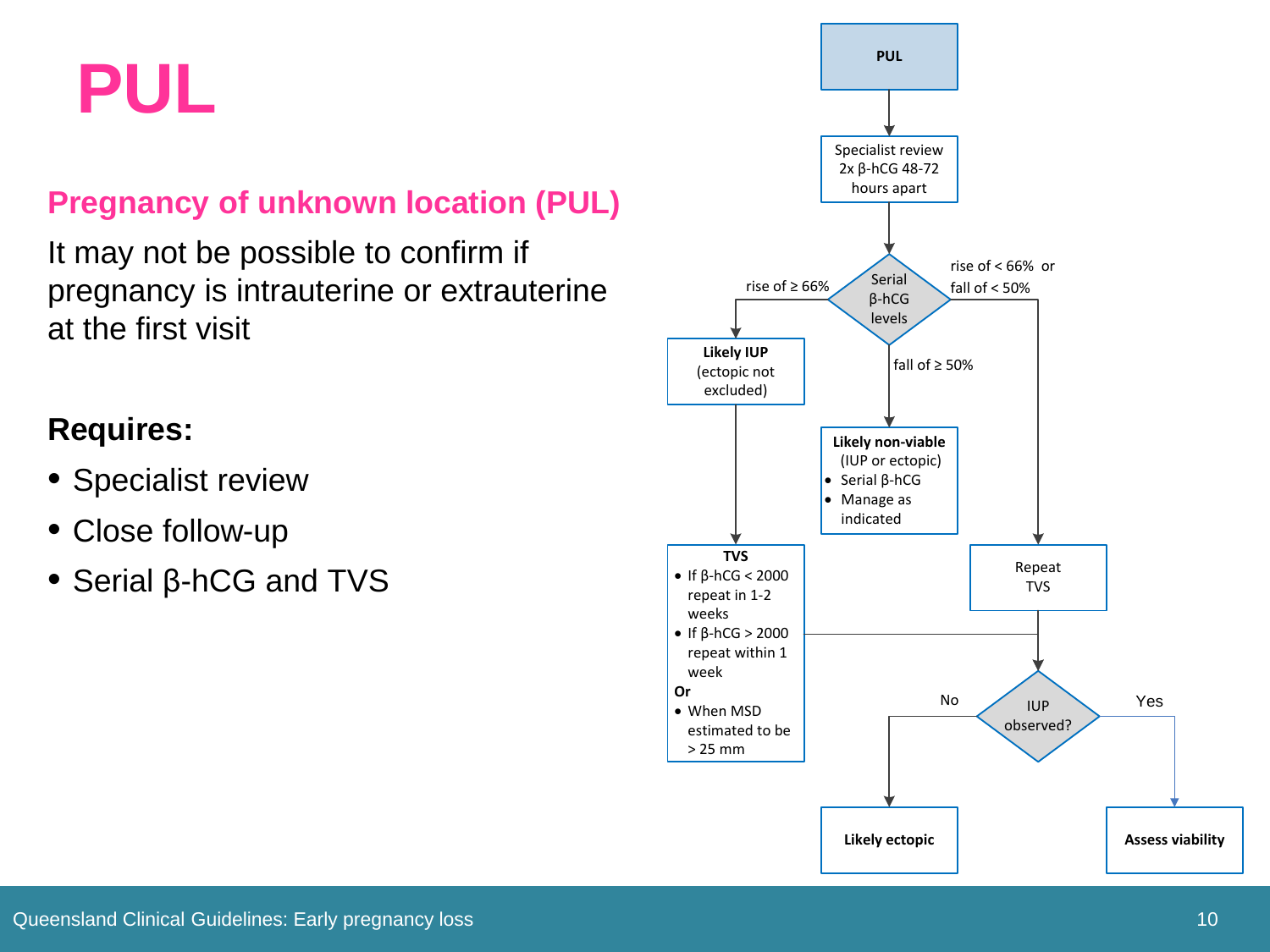# **Diagnosis of non-viable IUP**

#### **Has the diagnostic criteria changed?**

Yes. Previously accepted criteria for excluding a viable pregnancy has been shown not to be stringent enough to avoid false positive diagnoses of non-viable IUP.



#### **Criteria for diagnosis (TVS)**

- MSD > 25 mm and no fetus present
- Fetus with CRL ≥ 7 mm visible, but no fetal heart movements after observation of ≥ 30 seconds
- Absence of embryo with heartbeat ≥ 2 weeks after a scan that showed a gestational sac without a yolk sac
- Absence of embryo with heartbeat ≥ 11 days after a scan that showed a gestational sac with a yolk sac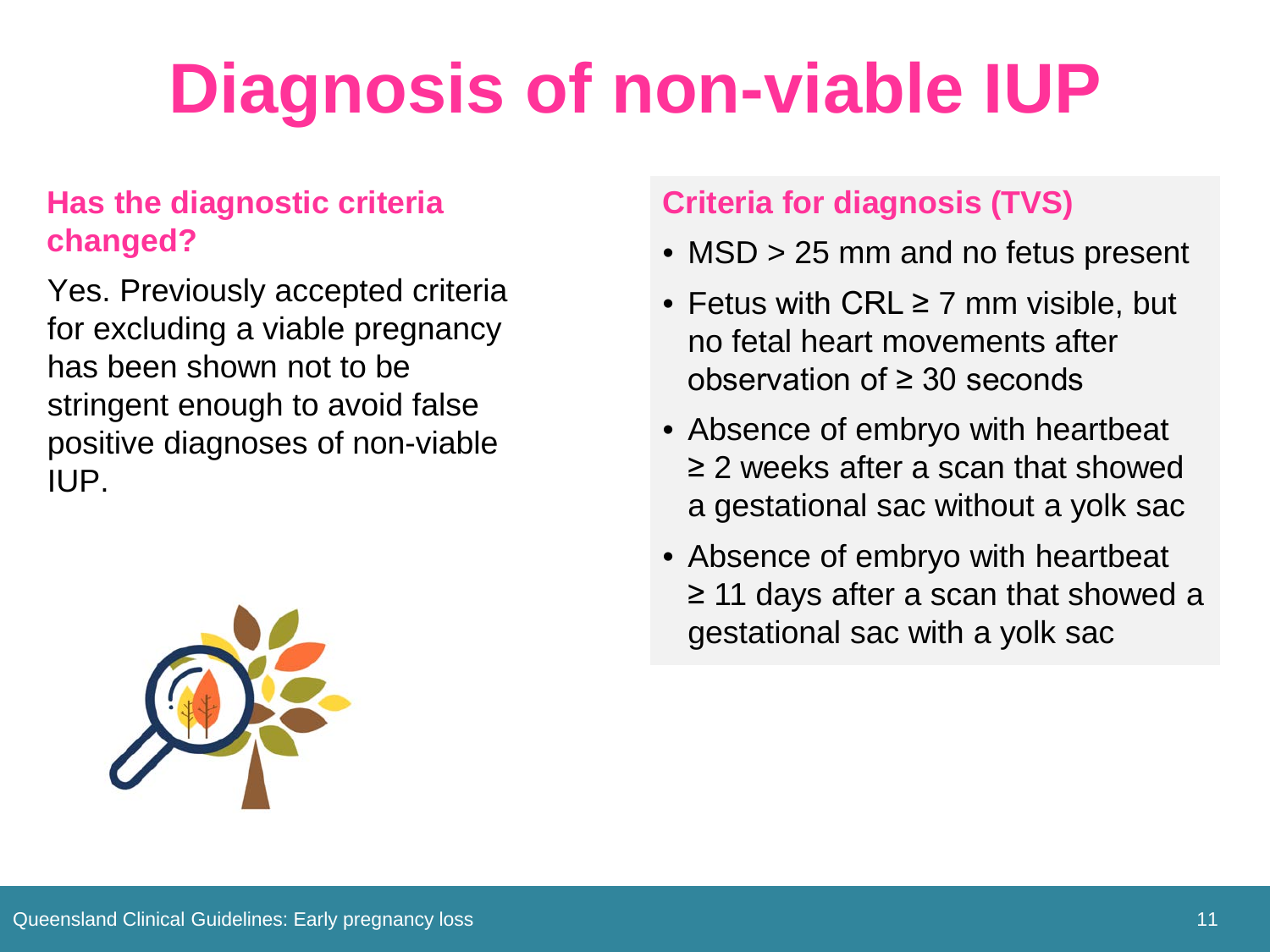## **Case study: ectopic pregnancy**

**Athena, a 41 year old woman presents to emergency department with a history of abdominal pain and spotting over the last 2 days. She has a history of infertility and has never achieved a pregnancy despite multiple IVF attempts. She smokes 15 cigarettes per day.**

#### **What risk factors alert you to the possibility of ectopic pregnancy?**

Athena has known risk factors for an ectopic pregnancy (40+ years old, history of infertility, current smoker)

She also has symptoms consistent with an early pregnancy loss (pain and bleeding)



#### **Given the above, what else might you ask Athena?**

- When was her last period?
- Has she had a pregnancy test in the last few weeks?
- Does she know about any specific problems in relation to her infertility (e.g. tubal pathology)?
- Further details about the nature of her pain and bleeding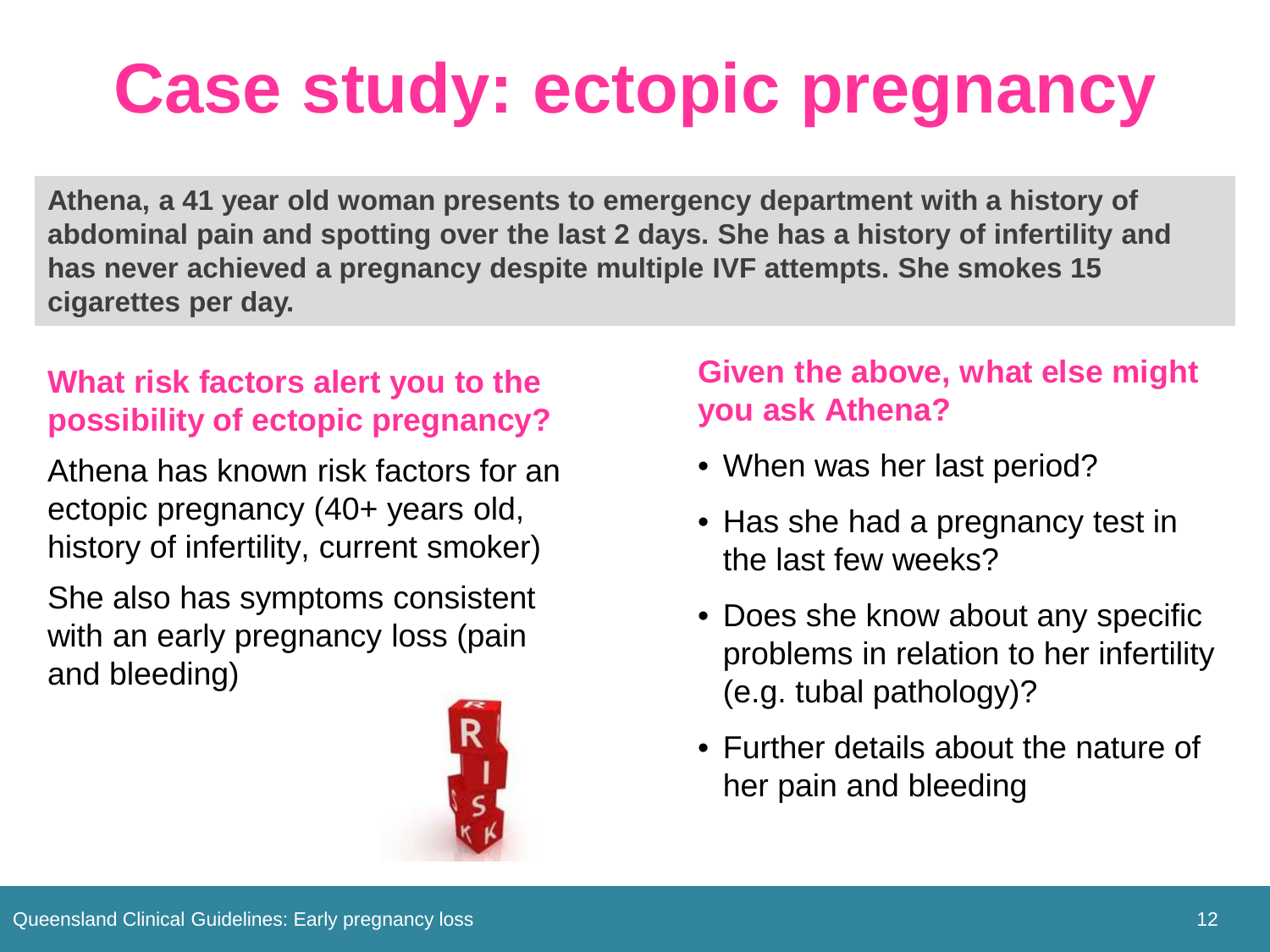### **Management of ectopic**

**Athena's observations are normal. Her initial serum β-hCG is 2020 IU/L. Routine bloods are normal. TVS reveals an ectopic pregnancy of 3 cm in the right fallopian tube. No fetal heart motion is detected. No free fluid is seen in the pelvis. Athena states that although the pain is getting worse, she would like to have 'wait and see' treatment.**

#### **What do you discuss with Athena in relation to expectant management?**

Usually only suitable if:

- Initial β-hCG < 1500 IU/L and falling
- Ectopic is small (< 3 cm in size)
- The woman has no pain

Rupture of the ectopic is a very serious complication and could be life threatening

Expectant management would not usually be recommended for Athena

#### **What management options can be recommended to Athena?**

Both medical and surgical management options can be recommended to Athena

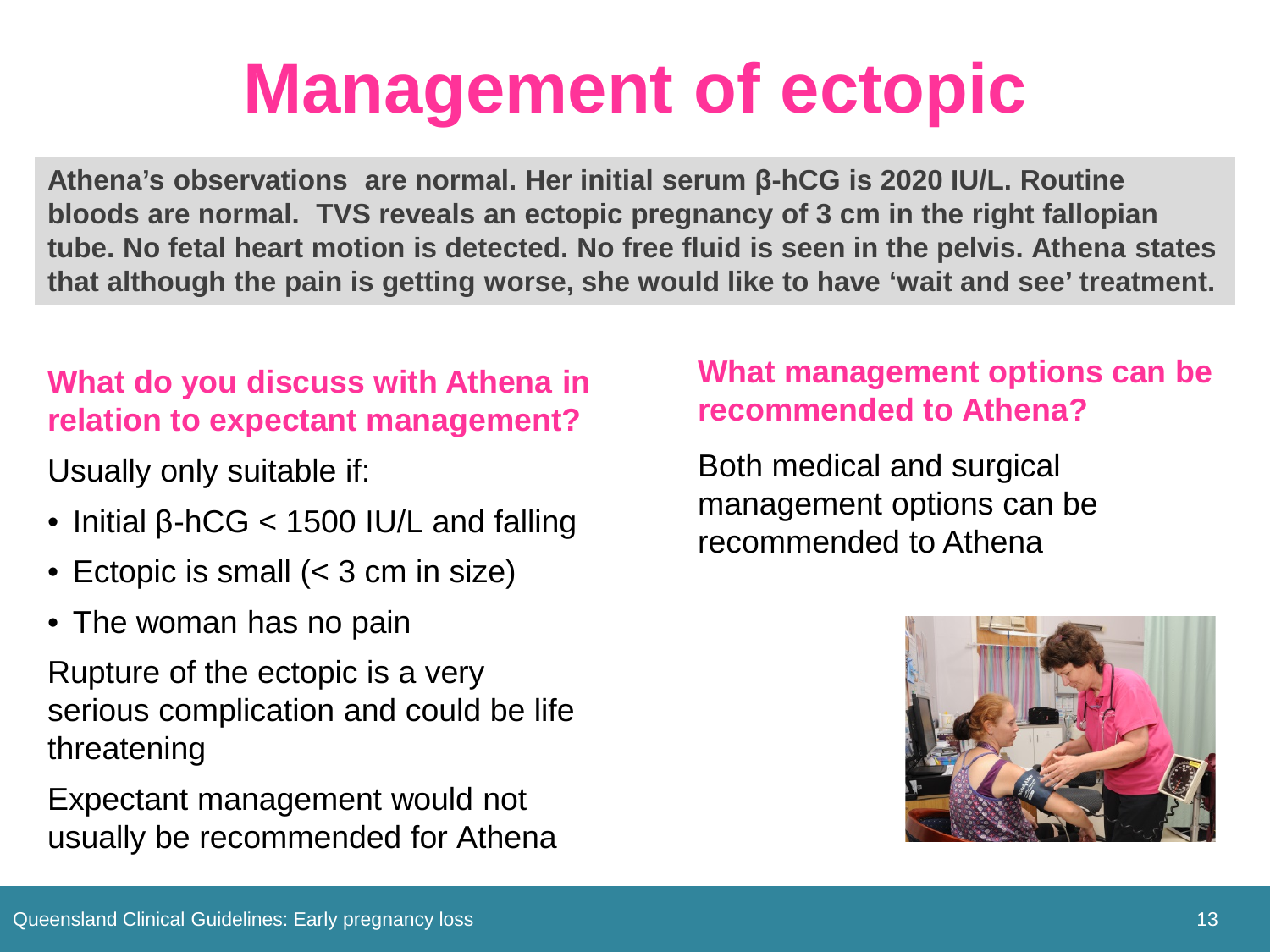# **Surgical management for ectopic**

**Athena decides to have surgical management of her ectopic pregnancy. She asks you what appointments and tests she will need afterwards.**

#### **What do you advise Athena about follow-up care?**

- GP follow-up ~ 2 weeks after surgery
- Further blood tests and scans not routinely required
- Urinary β-hCG about 3 weeks after the surgery to confirm level falling
- Offer Athena the Queensland Clinical Guideline information sheet about ectopic pregnancy and the contract of the contract of the contract of the contract of the contract of the contract of the contract of the contract of the contract of the contract of the contract of the contract of the cont



pregnancy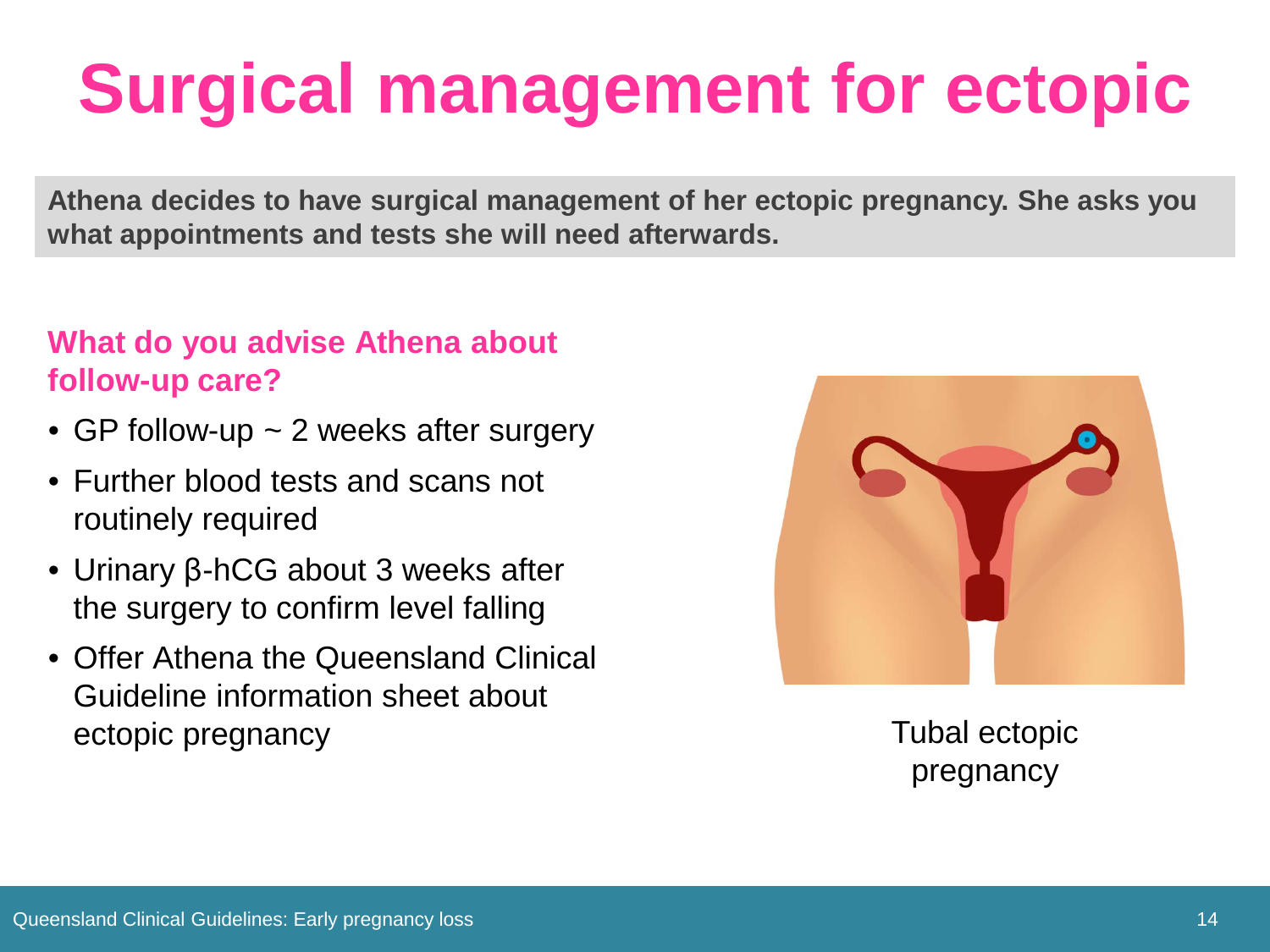# **Pregnancy of unknown location**

**Isha presents with PV bleeding. She thinks she is about 5 weeks pregnant with her first baby. Her β-hCG is 5600 IU/L. An intrauterine pregnancy is not seen on initial TVS. Isha asks if she has lost the baby.**

#### **What can you tell Isha?**

- Bleeding in early pregnancy doesn't always mean a miscarriage is/will happen
- Sometimes it can be difficult to see an early pregnancy on ultrasound
- It is not certain a miscarriage has occurred just because the uterus appears empty at this stage
- A repeat serum β-hCG in 48 hours will help identify what is happening more clearly and when another TVS is best performed

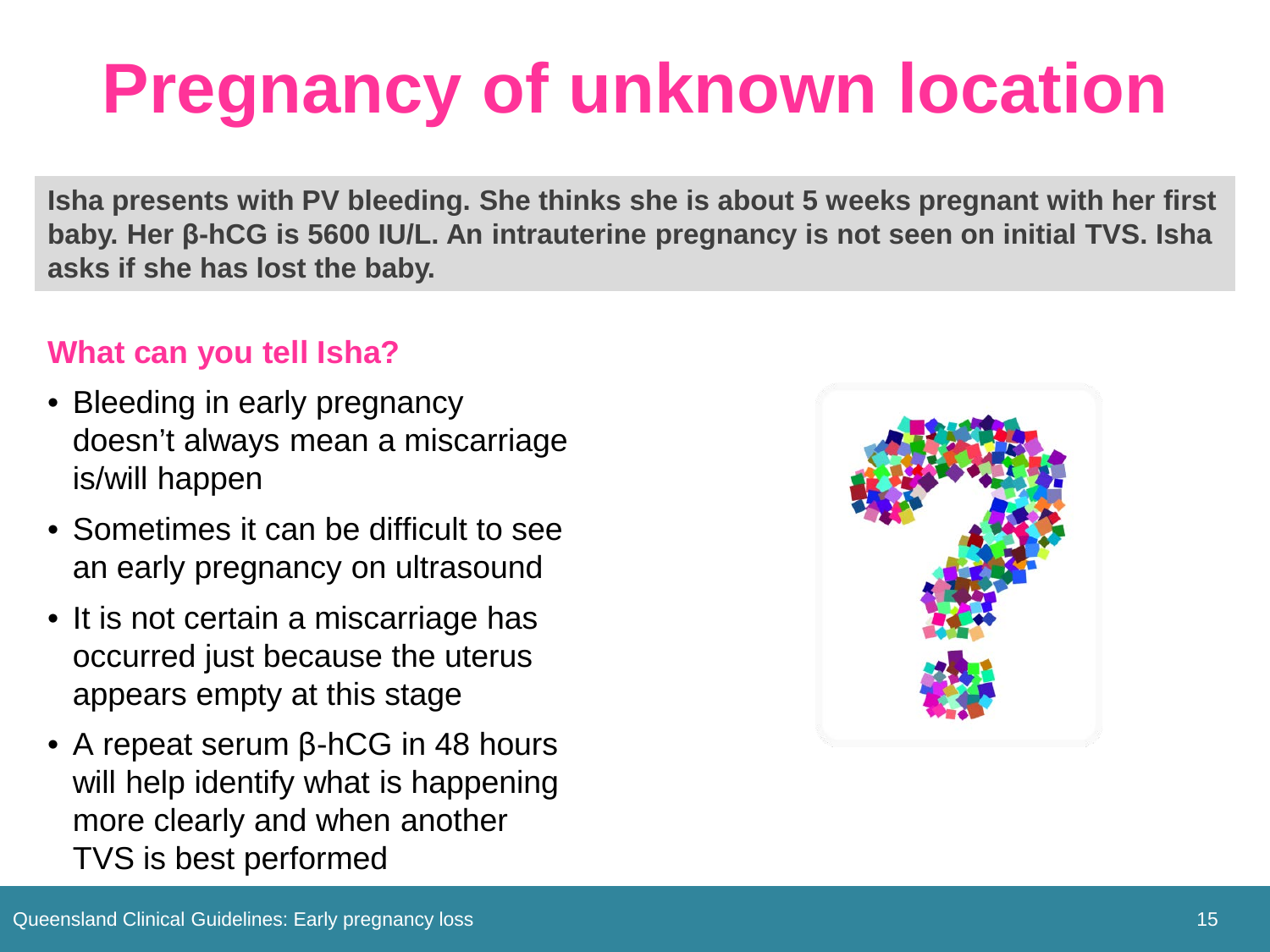### **Medical for non-viable IUP**

**Unfortunately Isha's repeat β-hCG and TVS reveal that the criteria for diagnosis of a non-viable IUP have been met. You tell Isha that sadly, there is no hope of the pregnancy continuing and discuss management options. Isha wants medical management.** 

#### **What do you advise Isha about medical management?**

- Misoprostol is the drug of choice
- Reported 80–99% effective in achieving complete miscarriage
- Treatment can be offered as outpatient or day procedure
- Surgical management can be chosen later if desired

#### **Risk and benefit**

• Effective alternative to surgical evacuation in first trimester



- More effective for missed miscarriage than expectant management
- If incomplete miscarriage, no significant difference between medical and expectant management for rates of complete miscarriage or need for surgical evacuation
- Bleeding is heavier and more prolonged after medical treatment with misoprostol than with curettage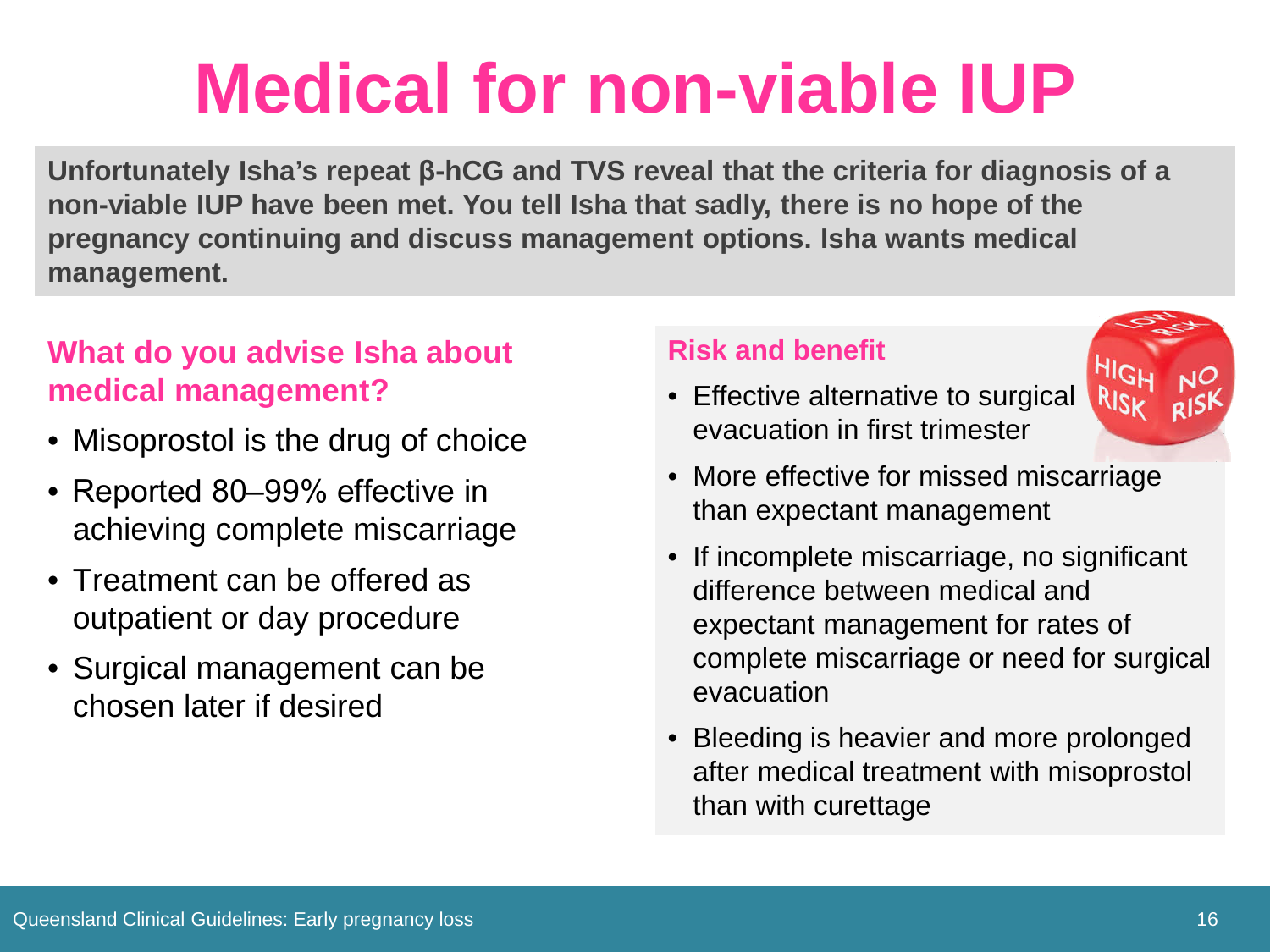### **Medical for non-viable IUP**

**Isha has the first dose of misoprostol in the early pregnancy assessment unit. She says she would like to go home to be with her family and asks you what she can expect.**

#### **Can Isha have misoprostol by mouth instead of vaginally?**

Oral administration is an acceptable alternative to vaginal or buccal route

#### **When is another β-hCG required?**

β-hCG is recommended on Day 1 (day of first misoprostol) and Day 8 to ensure levels are falling.

#### **When is TVS recommended**?

Repeat TVS is not routinely required. Consider if symptomatic, to assess for retained POC or if β-hCG has not fallen more than 90% over 7 days

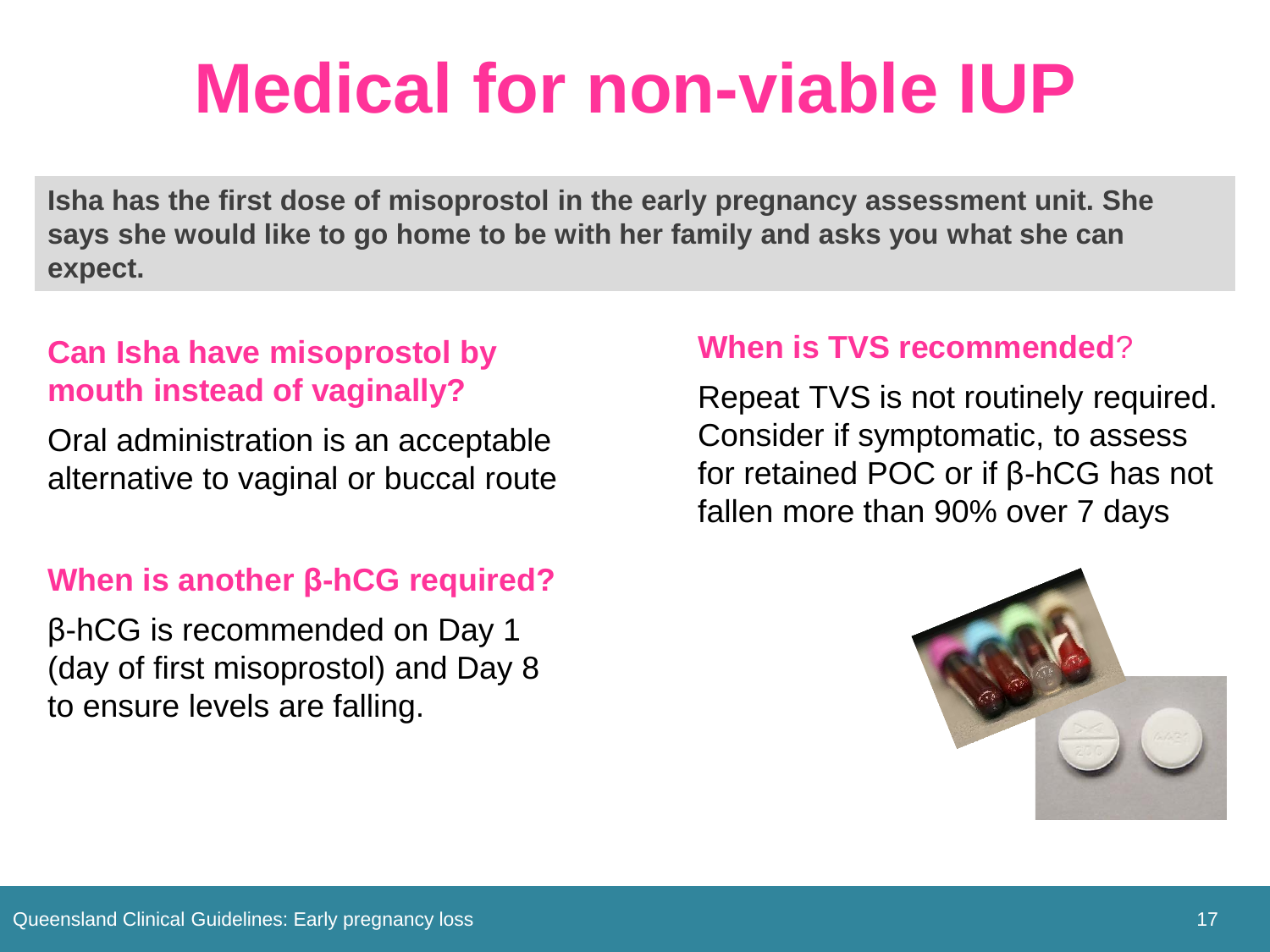### **Medical for non-viable IUP**

**Isha asks what she can expect with regards to bleeding and side-effects from the misoprostol. She also asks when she can get pregnant again. What can you advise her?**

#### **Bleeding?**

- Expect bleeding heavier than menses
- Cramping may accompany bleeding
- If bleeding not commenced within 24 hours, contact EPAS (or equivalent)
- If soaking more than one pad within 60 minutes, seek emergency assistance

#### **Side effects of misoprostol?**

- May include pain, diarrhoea and vomiting
- Offer analgesia and anti-emetics

#### **Conception interval?**

There is no evidence about conception interval after a miscarriage. Pregnancy can be attempted whenever the couple desire .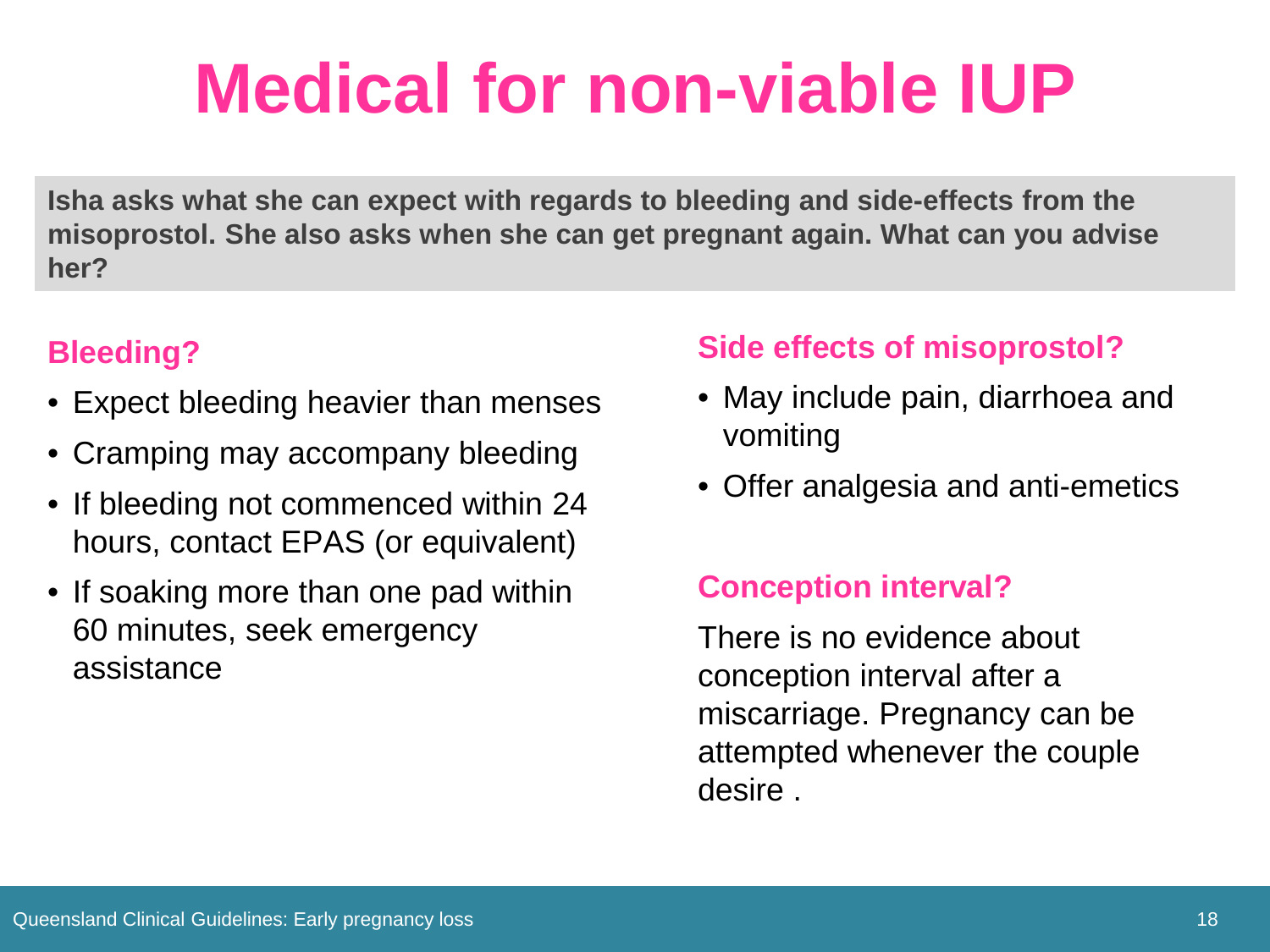

# **RhD negative women**

**Isha is RhD negative. What advice can you give Isha about RhD immunoglobulin?**

#### **Is RhD-Ig indicated for Isha?**

Yes, RhD immunoglobulin is indicated for RhD negative women following a miscarriage at any gestation

#### **Is a Kleihauer test indicated?**

No, quantification of feto-maternal haemorrhage is not required after a sensitising event at less than 13 weeks gestation.

#### **What dose of RhD-Ig is recommended for Isha?**

- RhD-Ig 250 IU IM is recommended for a singleton pregnancy between 1 and12+6 weeks gestation
- RhD-Ig 625 IU IM if multiple pregnancy, gestation > 13+0 weeks (or thought to be  $> 13+0$ )